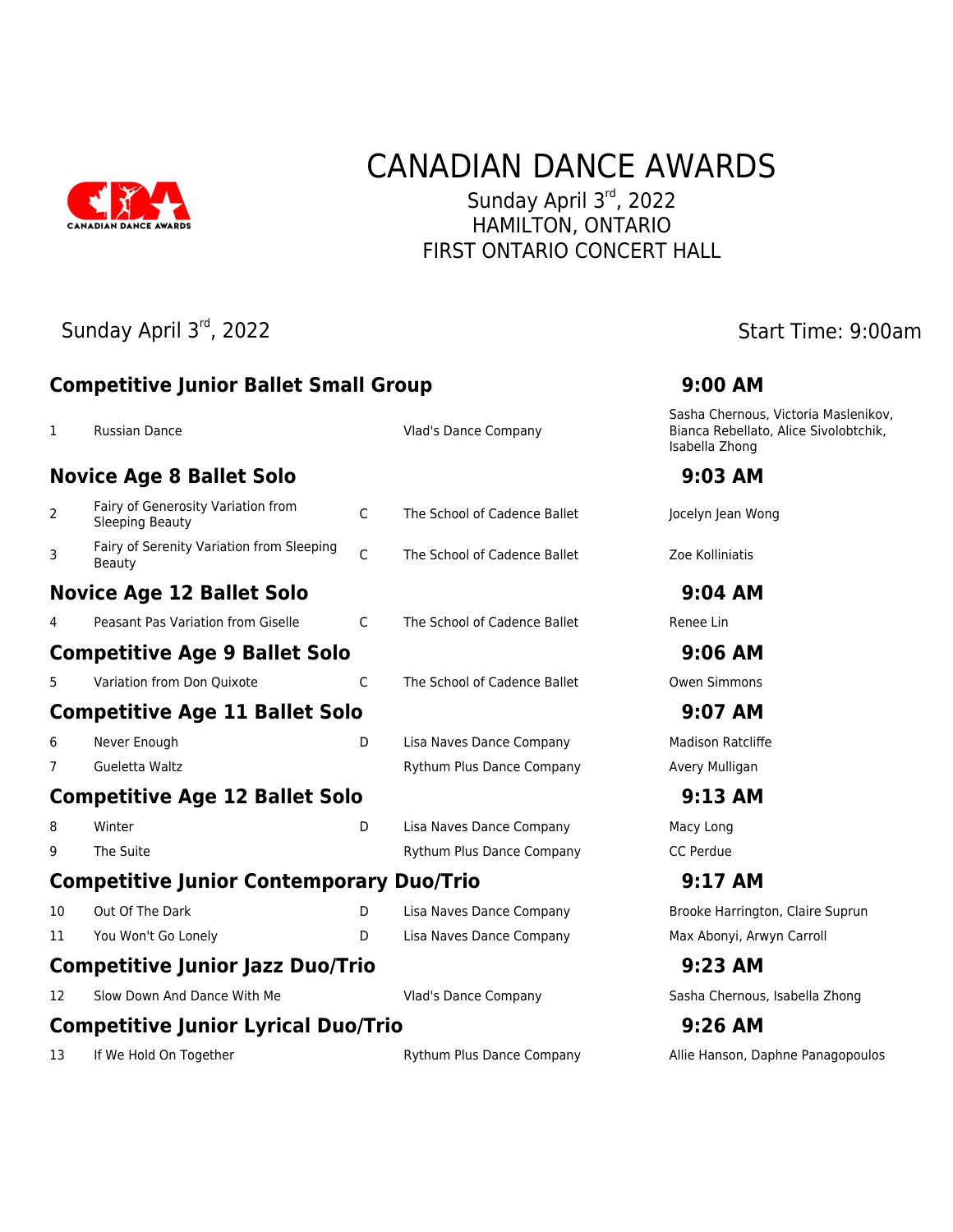|    | <b>Novice Age 8 Contemporary Solo</b>      |    |                              | 9:29 AM                                     |
|----|--------------------------------------------|----|------------------------------|---------------------------------------------|
| 14 | <b>Stary Night</b>                         | C  | The School of Cadence Ballet | Jocelyn Jean Wong                           |
| 15 | From Stone                                 | C  | The School of Cadence Ballet | Zoe Kolliniatis                             |
|    | <b>Novice Age 9 Open Solo</b>              |    |                              | 9:33 AM                                     |
| 16 | Satan's Li'l Lamb                          |    | Rythum Plus Dance Company    | Meg Julie                                   |
|    | <b>Novice Age 12 Open Solo</b>             |    |                              | 9:35 AM                                     |
| 17 | The Walls Are Closing In                   | C  | The School of Cadence Ballet | Renee Lin                                   |
|    | <b>Competitive Age 7 Tap Solo</b>          |    |                              | 9:37 AM                                     |
| 18 | Sweet Rhythms                              |    | Rythum Plus Dance Company    | Halli Winsor                                |
|    | <b>Competitive Junior Tap Duo/Trio</b>     |    |                              | 9:40 AM                                     |
| 19 | Saxobeat                                   |    | Rythum Plus Dance Company    | Ava Cardno, Brooke Kronemeyer, CC<br>Perdue |
|    | <b>Competitive Age 12 Pointe Solo</b>      |    |                              | 9:43 AM                                     |
| 20 | <b>Princess Florine Variation</b>          | C  | The School of Cadence Ballet | Ariana Sarmiento                            |
| 21 | Variation from Harlequinade                | C  | The School of Cadence Ballet | Natalie Simmons                             |
|    | <b>Competitive Age 10 Ballet Solo</b>      |    |                              | 9:48 AM                                     |
| 22 | Sugarplum Fairy                            |    | Vlad's Dance Company         | Bianca Rebellato                            |
| 23 | <b>Morning Waltz</b>                       |    | Rythum Plus Dance Company    | Daphne Panagopoulos                         |
|    | <b>Competitive Age 9 Ballet Solo</b>       |    |                              | $9:54$ AM                                   |
| 24 | Variation from Paquita                     | C  | The School of Cadence Ballet | <b>Owen Simmons</b>                         |
|    | <b>Competitive Age 8 Contemporary Solo</b> |    |                              | 9:55 AM                                     |
| 25 | Build Me Up                                |    | Vlad's Dance Company         | Valentina Cancellara                        |
|    | <b>Competitive Age 9 Contemporary Solo</b> |    |                              | 9:58 AM                                     |
| 26 | Sh-Boom                                    |    | Rythum Plus Dance Company    | Hanna Green                                 |
| 27 | Spiegel                                    | C. | The School of Cadence Ballet | Sophie Drolet                               |
| 28 | From My Eyes                               |    | <b>Vlad's Dance Company</b>  | Isabella Zhong                              |
|    | <b>Competitive Age 12 Pointe Solo</b>      |    |                              | 10:05 AM                                    |
| 29 | <b>Cupid Variation</b>                     | C  | The School of Cadence Ballet | Natalie Simmons                             |
|    | <b>Competitive Age 12 Open Solo</b>        |    |                              | 10:07 AM                                    |
| 30 | In Loving Memory                           | D  | Lisa Naves Dance Company     | Arwyn Carroll                               |
| 31 | Perhaps, Perhaps, Perhaps                  |    | Rythum Plus Dance Company    | Ava DiDonato                                |
|    | <b>Competitive Age 11 Open Solo</b>        |    |                              | 10:13 AM                                    |
| 32 | All That I Am                              |    | Vlad's Dance Company         | Victoria Maslenikov                         |
| 33 | Cursive                                    | D  | Lisa Naves Dance Company     | Madison Ratcliffe                           |
| 34 | Wondering                                  | D  | Lisa Naves Dance Company     | Claire Suprun                               |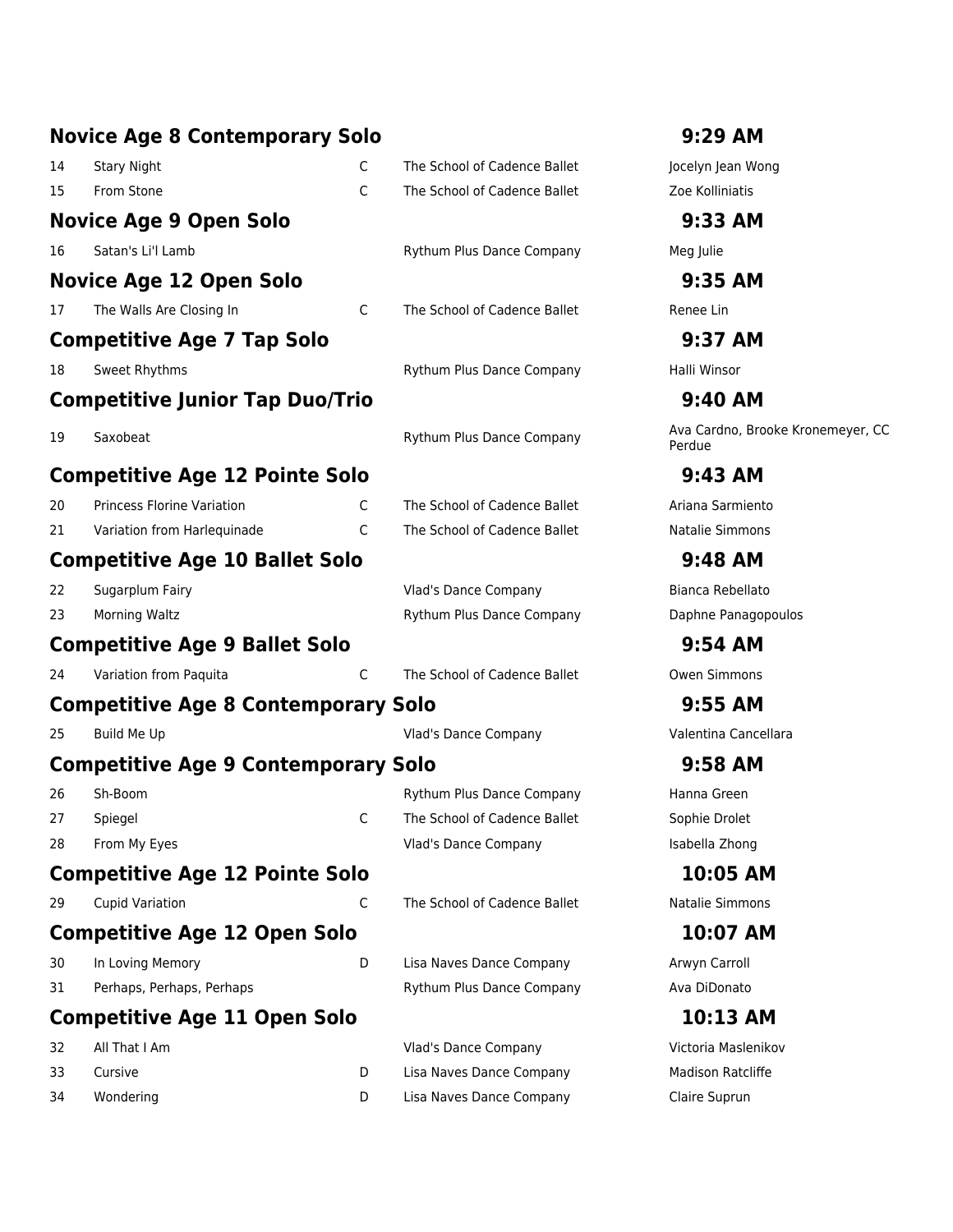|    | <b>Competitive Age 12 Pointe Solo</b>                          |                              | 10:21 AM                                                                                                                            |
|----|----------------------------------------------------------------|------------------------------|-------------------------------------------------------------------------------------------------------------------------------------|
| 35 | Variation from Talisman<br>C                                   | The School of Cadence Ballet | Ariana Sarmiento                                                                                                                    |
|    | <b>Competitive Young Open Duo/Trio</b>                         |                              | 10:23 AM                                                                                                                            |
| 36 | September                                                      | Rythum Plus Dance Company    | Hanna Green, Marley Media, Scarlett<br>Raab                                                                                         |
|    | <b>Competitive Age 9 Ballet Solo</b>                           |                              | 10:25 AM                                                                                                                            |
| 37 | Fairy of Courage Variation from Sleeping<br>C<br><b>Beauty</b> | The School of Cadence Ballet | Sophie Drolet                                                                                                                       |
|    | <b>Competitive Age 9 Contemporary Solo</b>                     |                              | 10:27 AM                                                                                                                            |
| 38 | C<br>Lotus                                                     | The School of Cadence Ballet | <b>Owen Simmons</b>                                                                                                                 |
|    | <b>Competitive Junior Jazz Small Group</b>                     |                              | 10:29 AM                                                                                                                            |
| 39 | One                                                            | Vlad's Dance Company         | Valentina Cancellara, Sasha Chernous,<br>Hadley Ke, Victoria Maslenikov, Bianca<br>Rebellato, Alice Sivolobtchik, Isabella<br>Zhong |
|    | <b>Competitive Age 11 Tap Solo</b>                             |                              | 10:32 AM                                                                                                                            |
| 40 | Scherzo                                                        | Rythum Plus Dance Company    | Kaia Kretz                                                                                                                          |
|    | <b>Competitive Age 12 Tap Solo</b>                             |                              | 10:35 AM                                                                                                                            |
| 41 | Dock of the Bay                                                | Rythum Plus Dance Company    | Sierra Media                                                                                                                        |
| 42 | Dance With Me                                                  | Rythum Plus Dance Company    | Julianna Fidanza                                                                                                                    |
| 43 | Little Red Corvette                                            | Rythum Plus Dance Company    | CC Perdue                                                                                                                           |
|    | <b>Competitive Age 10 Tap Solo</b>                             |                              | 10:42 AM                                                                                                                            |
| 44 | Dancin' Fool                                                   | Rythum Plus Dance Company    | Allie Hanson                                                                                                                        |
| 45 | Jailhouse Rock                                                 | Rythum Plus Dance Company    | Amada Presta                                                                                                                        |
| 46 | Orange Coloured Sky                                            | Rythum Plus Dance Company    | Daphne Panagopoulos                                                                                                                 |
|    | <b>Competitive Age 9 Tap Solo</b>                              |                              | 10:49 AM                                                                                                                            |
| 47 | Great Balls Of Fire                                            | Rythum Plus Dance Company    | Kalliope Konstantinides                                                                                                             |
| 48 | Why Do Fools?                                                  | Rythum Plus Dance Company    | Hanna Green                                                                                                                         |
| 49 | <b>Trickle Trickle</b>                                         | Rythum Plus Dance Company    | Brooklynn Duplessie                                                                                                                 |
|    | <b>Competitive Young Jazz Duo/Trio</b>                         |                              | 10:55 AM                                                                                                                            |
| 50 | Steam Heat                                                     | <b>Vlad's Dance Company</b>  | Valentina Cancellara, Bianca Rebellato,<br>Isabella Zhong                                                                           |
| 51 | Little Shop of Horrors                                         | Rythum Plus Dance Company    | Lina Caruso, Halli Winsor, Adele Yakubu                                                                                             |
| 52 | My Sharona                                                     | Rythum Plus Dance Company    | Izzy Hanson, Meg Julie, Norah Yakubu                                                                                                |
|    | <b>Competitive Young Contemporary Small Group</b>              |                              | 11:04 AM                                                                                                                            |
|    |                                                                |                              | Sonhie Drolet, Héloïse HaiBe-Kains, Zoe                                                                                             |

53 Salt C The School of Cadence Ballet

Sophie Drolet, Héloïse HaiBe-Kains, Zoe Kolliniatis, Sara Li, Renee Lin, Owen Simmons, Willow Upson, Jocelyn Jean Wong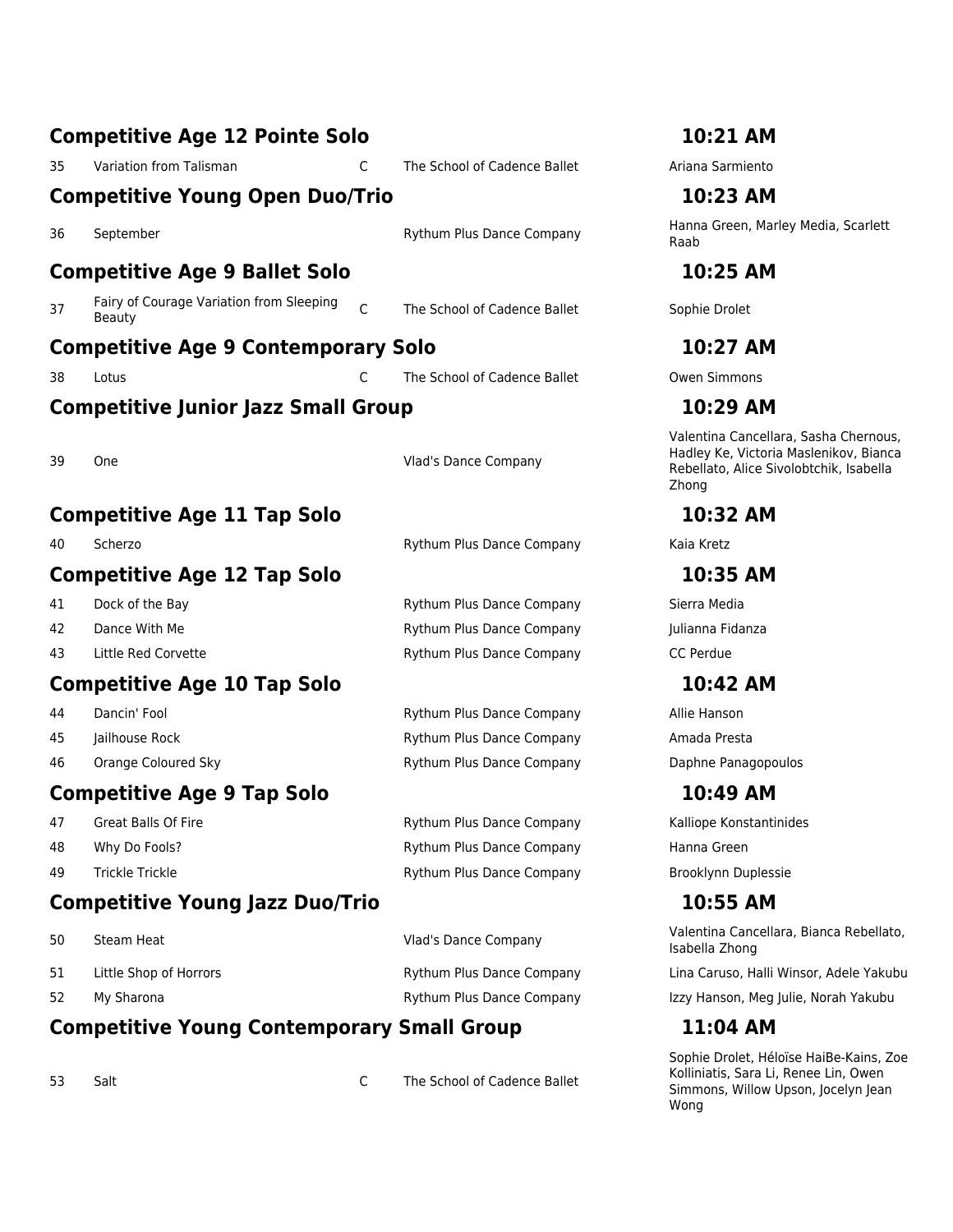# **Competitive Age 9 Jazz Solo 11:07 AM**

- 
- 
- 
- 

### **Competitive Age 8 Jazz Solo 11:16 AM**

- 
- 59 If They Could See Me Now Vlad's Dance Company Valentina Cancellara

### **Competitive Age 7 Jazz Solo 11:21 AM**

- 
- 
- 

### JUDGES BREAK

# **Competitive Junior Lyrical Small Group 11:34 AM**

63 You And I Forever Vlad's Dance Company

### **Competitive Young Acro/Gym Duo/Trio 11:37 AM**

| 64                                                 | <b>Blackbird</b>                            |   | <b>Rythum Plus Dance Company</b> | Meg Ju  |  |  |
|----------------------------------------------------|---------------------------------------------|---|----------------------------------|---------|--|--|
|                                                    | <b>Competitive Age 10 Contemporary Solo</b> |   |                                  |         |  |  |
| 65                                                 | Shiver                                      |   | The School of Cadence Ballet     | Willow  |  |  |
| 66                                                 | Eyes Shut                                   | C | The School of Cadence Ballet     | Sara Li |  |  |
| <b>Competitive Age 12 Contemporary Solo</b>        |                                             |   |                                  |         |  |  |
| 67                                                 | Radical Self                                |   | The School of Cadence Ballet     | Ariana  |  |  |
| 68                                                 | Melodrama                                   | C | The School of Cadence Ballet     | Natalie |  |  |
| <b>Competitive Junior Musical Theatre Duo/Trio</b> |                                             |   |                                  |         |  |  |

# **Competitive Age 12 Lyrical Solo 11:52 AM**

| 70 | Fast Car         | <b>Rythum Plus Dance Company</b> | Ava DiDon  |
|----|------------------|----------------------------------|------------|
| 71 | The Voice Within | Lisa Naves Dance Company         | Macy Long  |
| 72 | She Let Go       | Lisa Naves Dance Company         | Harper Tho |

### 54 Shop Around **Shop Around Company Rythum Plus Dance Company** Madelyn Perkins 55 Material Girl Rythum Plus Dance Company Kalliope Konstantinides 56 Fly Me to the Moon **Figure 1 Command Company Hanna Green Hanna Green Hanna Green** 57 Diamonds **Internal Company** Vlad's Dance Company **Isabella Zhong**

58 Don't You Know **Example 20 The State Company** Madison McCharles And Don't You Know Madison McCharles

60 Sweet Nothings **Rythum Plus Dance Company** Halli Winsor 61 Dimples **Company Lina Caruso Company** Lina Caruso Rythum Plus Dance Company Lina Caruso 62 Can't Hurry Love **Can't Hurry Love Company** Adele Yakubu

11:29 AM

# Starting Back: 11:34 am

Valentina Cancellara, Sasha Chernous, Hadley Ke, Victoria Maslenikov, Bianca Rebellato, Alice Sivolobtchik, Isabella Zhong

Meg Julie, Lauren Osman, Scarlett Raab

### **Competitive Age 10 Contemporary Solo 11:39 AM**

Willow Upson

### **Competitive Age 12 Contemporary Solo 11:44 AM**

Ariana Sarmiento Natalie Simmons

**Competitive Junior Musical Theatre Duo/Trio 11:49 AM** 69 Money D Lisa Naves Dance Company Max Abonyi, Arwyn Carroll

pany **Ava DiDonato** any Barper Thompson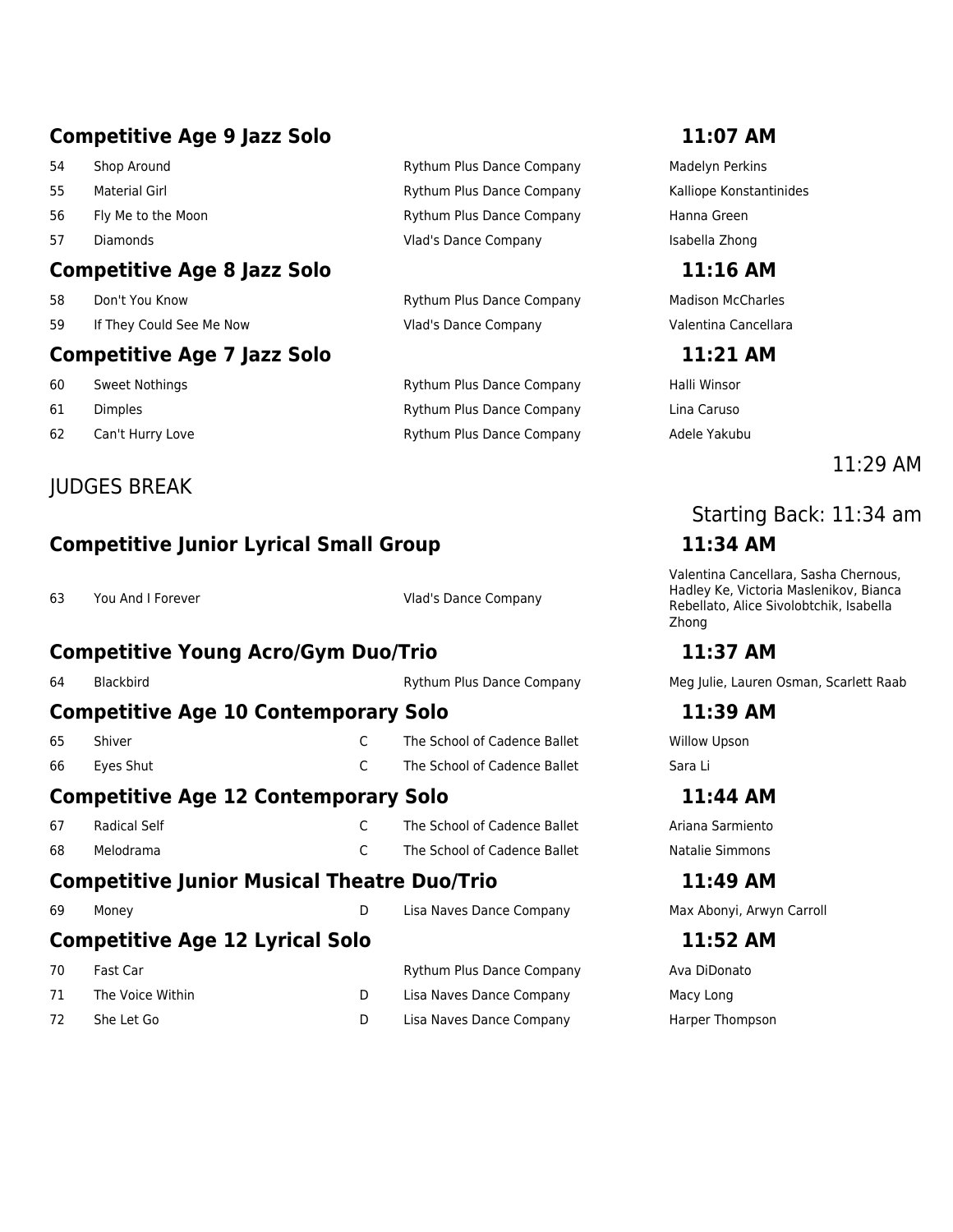|    | <b>Competitive Age 11 Lyrical Solo</b>          |   |                              | 12:00 PM                                           |
|----|-------------------------------------------------|---|------------------------------|----------------------------------------------------|
| 73 | The Letter                                      |   | Rythum Plus Dance Company    | Avery Mulligan                                     |
| 74 | What I've Done                                  |   | Rythum Plus Dance Company    | Alyssa Zappitelli                                  |
| 75 | What A Wonderful World                          | D | Lisa Naves Dance Company     | <b>Madison Ratcliffe</b>                           |
|    | <b>Competitive Age 10 Musical Theatre Solo</b>  |   | 12:08 PM                     |                                                    |
| 76 | Roxie                                           |   | Vlad's Dance Company         | Alice Sivolobtchik                                 |
|    | <b>Competitive Junior Contemporary Duo/Trio</b> |   |                              | 12:11 PM                                           |
| 77 | Adam & Eve                                      |   | Vlad's Dance Company         | Sasha Chernous, Bianca Rebellato                   |
|    | <b>Competitive Young Hip Hop Duo/Trio</b>       |   |                              | 12:14 PM                                           |
| 78 | Saweethree                                      |   | Rythum Plus Dance Company    | Izzy Hanson, Meg Julie, Madelyn Perkins            |
|    | <b>Novice Age 12 Contemporary Solo</b>          |   |                              | 12:16 PM                                           |
| 79 | Hands Swolen With Grace                         | C | The School of Cadence Ballet | Renee Lin                                          |
|    | <b>Competitive Junior Jazz Duo/Trio</b>         |   |                              | 12:18 PM                                           |
| 80 | What Have You Done?                             | D | Lisa Naves Dance Company     | Arwyn Carroll, Macy Long, Harper<br>Thompson       |
| 81 | New Attitudes                                   |   | Rythum Plus Dance Company    | Allie Hanson, Daphne Panagopoulos,<br>Amada Presta |
|    | <b>Competitive Age 10 Ballet Solo</b>           |   |                              | 12:24 PM                                           |
| 82 | Pas De Trois Variation from Swan Lake           | C | The School of Cadence Ballet | <b>Willow Upson</b>                                |
| 83 | Variation from La Fille Mal Gardee              | C | The School of Cadence Ballet | Sara Li                                            |
|    | <b>Competitive Age 9 Open Solo</b>              |   |                              | 12:27 PM                                           |
| 84 | Hold On                                         |   | Rythum Plus Dance Company    | Norah Yakubu                                       |
| 85 | Small                                           |   | Vlad's Dance Company         | Isabella Zhong                                     |
|    | <b>Competitive Age 10 Contemporary Solo</b>     |   |                              | 12:32 PM                                           |
| 86 | Silence Of A Room                               |   | Vlad's Dance Company         | Bianca Rebellato                                   |
| 87 | Drift Away                                      |   | Vlad's Dance Company         | Alice Sivolobtchik                                 |
|    | <b>Competitive Age 12 Contemporary Solo</b>     |   |                              | 12:38 PM                                           |
| 88 | Couldn't Tell                                   |   | Vlad's Dance Company         | Sasha Chernous                                     |
| 89 | Immature                                        | D | Lisa Naves Dance Company     | Arwyn Carroll                                      |
| 90 | Apology                                         | D | Lisa Naves Dance Company     | Harper Thompson                                    |
|    | <b>Competitive Age 11 Contemporary Solo</b>     |   |                              | 12:45 PM                                           |
| 91 | Fool Me Twice                                   | D | Lisa Naves Dance Company     | Claire Suprun                                      |
| 92 | <b>Bloom</b>                                    | D | Lisa Naves Dance Company     | <b>Brooke Harrington</b>                           |
| 93 | Outrunning The Blame                            |   | Vlad's Dance Company         | Jaya Campagna-Terrell                              |
| 94 | <b>Best Excuse</b>                              |   | Vlad's Dance Company         | Victoria Maslenikov                                |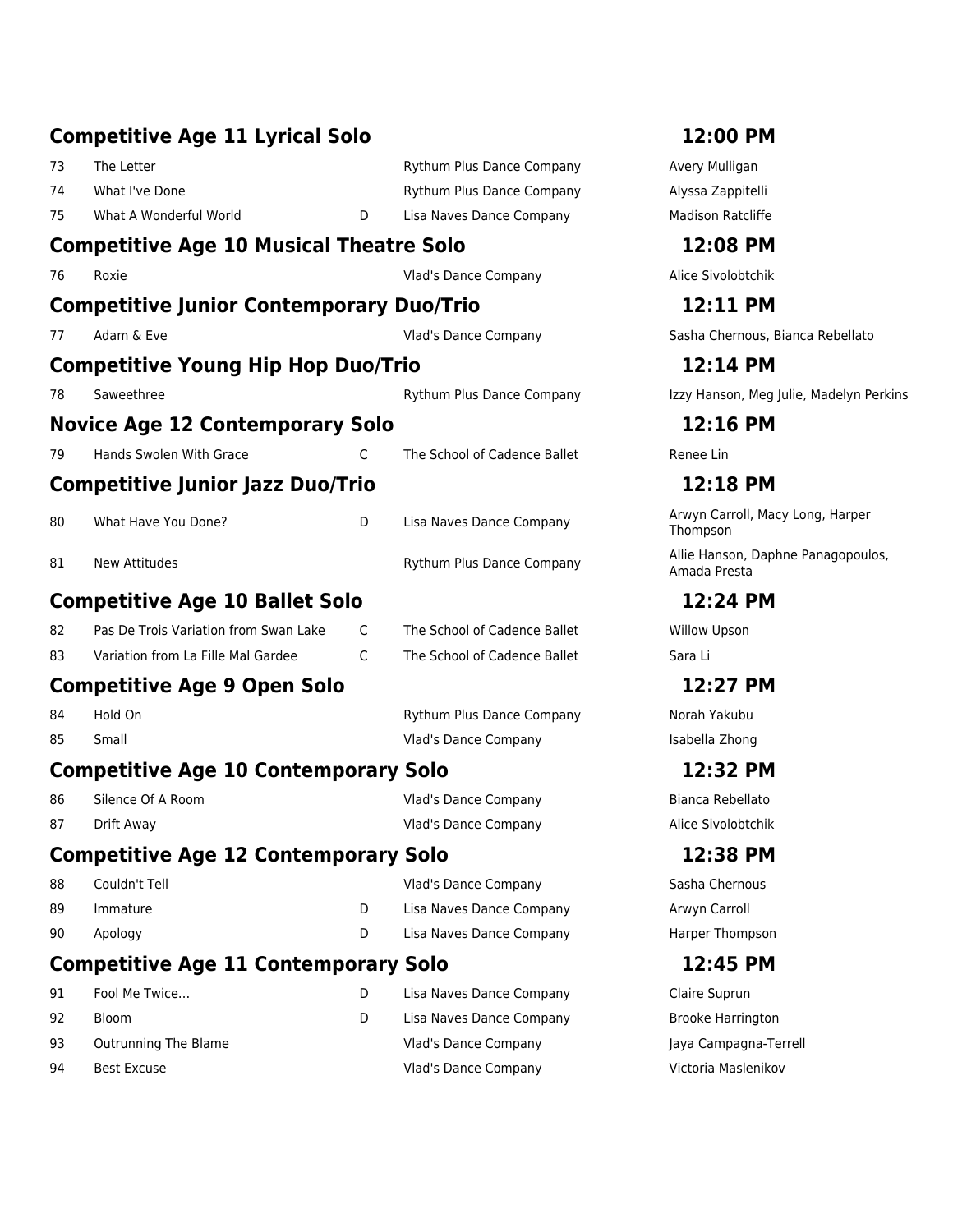# **Competitive Age 10 Jazz Solo 12:56 PM**

|     | <b>Competitive Age 12 Jazz Solo</b><br>$1:16$ PM |                                  |                     |  |  |
|-----|--------------------------------------------------|----------------------------------|---------------------|--|--|
| 102 | Blackbird                                        | Vlad's Dance Company             | Bianca Rebellato    |  |  |
| 101 | <b>Bowl Of Cherries</b>                          | Vlad's Dance Company             | Hadley Ke           |  |  |
| 100 | One Way or Another                               | <b>Rythum Plus Dance Company</b> | Allison Wadsworth   |  |  |
| 99  | Hound Dog                                        | <b>Rythum Plus Dance Company</b> | Amada Presta        |  |  |
| 98  | Gimmie Gimmie                                    | <b>Rythum Plus Dance Company</b> | Allie Hanson        |  |  |
| 97  | Ain't No Mountain High Enough                    | <b>Rythum Plus Dance Company</b> | Marley Media        |  |  |
| 96  | Everybody Wants To Be A Cat                      | <b>Vlad's Dance Company</b>      | Alice Sivolobtchik  |  |  |
| 95  | Mack the Knife                                   | <b>Rythum Plus Dance Company</b> | Daphne Panagopoulos |  |  |

### **Competitive Age 12 Jazz Solo 1:16 PM**

| 103 | Applause               |   | <b>Rythum Plus Dance Company</b> | <b>CC</b> Perdue |
|-----|------------------------|---|----------------------------------|------------------|
| 104 | I'm Still Hot          | D | Lisa Naves Dance Company         | Lily Hewitt      |
| 105 | My Same                |   | <b>Rythum Plus Dance Company</b> | Julianna Fi      |
| 106 | Gimme Gimme            | D | Lisa Naves Dance Company         | Harper Tho       |
| 107 | Baby Just Cares For Me | D | Lisa Naves Dance Company         | Arwyn Car        |

# **Competitive Junior Hip Hop Small Group 1:28 PM**

| 108 | Pump Up The Jam |  |  |
|-----|-----------------|--|--|
|     |                 |  |  |

Vlad's Dance Company

# **Competitive Age 11 Jazz Solo 1:31 PM**

| 112 | <b>PYT</b>                 | <b>Rythum Plus Dance Company</b> | Kaia Kretz       |
|-----|----------------------------|----------------------------------|------------------|
| 111 | Hit The Road Jack          | <b>Rythum Plus Dance Company</b> | <b>Avery Mul</b> |
| 110 | Beginning To See The Light | <b>Rythum Plus Dance Company</b> | Alyssa Zar       |
| 109 | Too Darn Hot               | Vlad's Dance Company             | Jaya Camp        |

### **Competitive Age 12 Acro/Gym Solo 1:43 PM**

113 My Immortal **Available Company** Ava DiDonato

# **Competitive Age 10 Acro/Gym Solo 1:46 PM**

114 Fight Song **Scarlett Raab** Rythum Plus Dance Company Scarlett Raab

### Awards 12 & Under Overalls

# **Competitive Teen Hip Hop Large Group 2:34 PM**

115 Take Off **Vlad's Dance Company** 

Julianna Fidanza Harper Thompson Arwyn Carroll

Valentina Cancellara, Sasha Chernous, Hadley Ke, Victoria Maslenikov, Bianca Rebellato, Alice Sivolobtchik, Isabella Zhong

Jaya Campagna-Terrell Alyssa Zappitelli Avery Mulligan

1:49 PM

# Starting Back: 2:34 pm

Michelle Aizenshtadt, Lauren Bayes, Siena Bildfell, Jaya Campagna-Terrell, Jenna Catanzaro, Sarah Colatosti, Angel DiMartino Palladino, Kiara Fina, Erin Karatsu, Jady Risman, Artem Tikhonenko, Sierra White, Audrey Wong, Kailey Ziehl, Tim Zvifel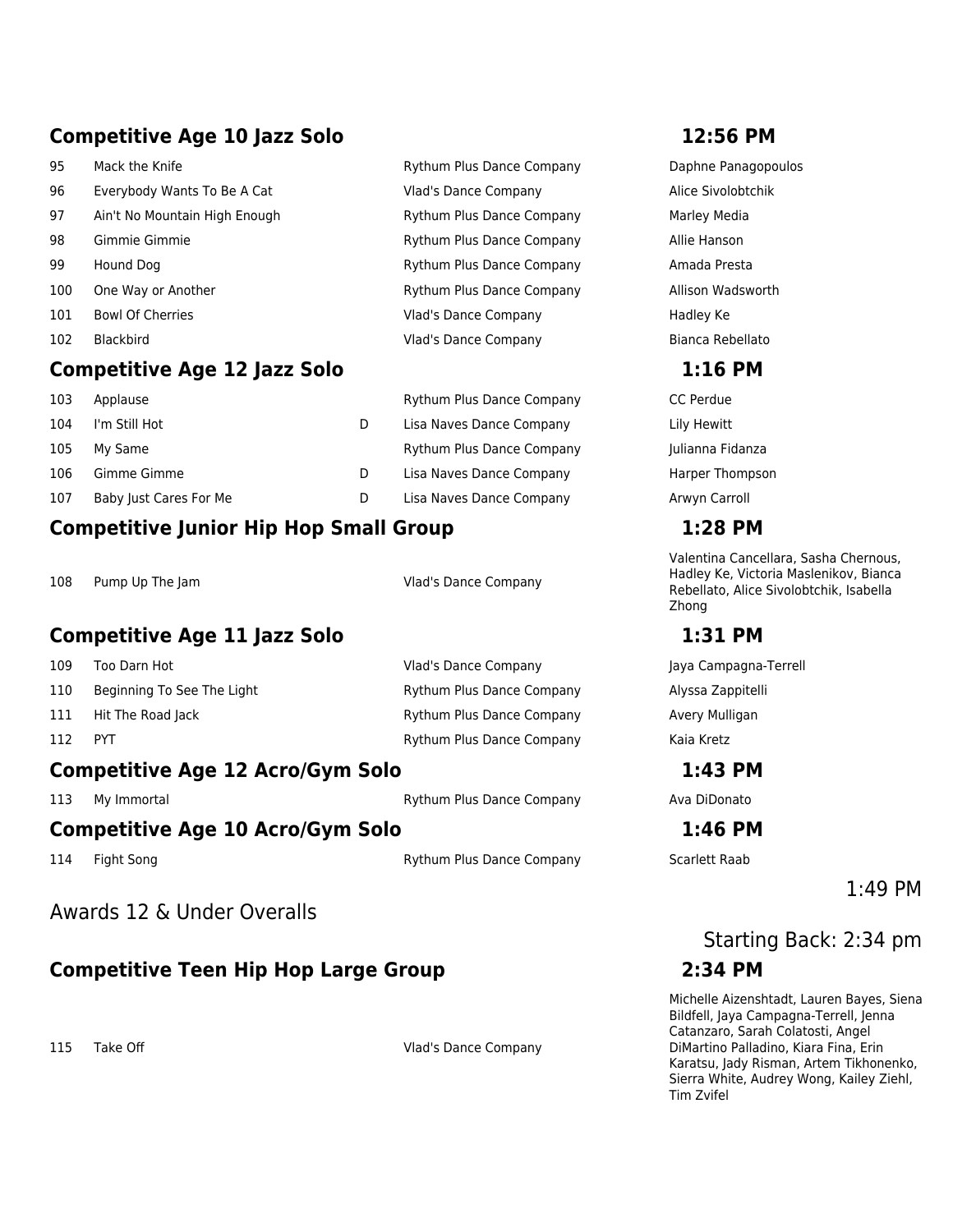|     | <b>Competitive Teen Tap Duo/Trio</b>          |   |                              | 2:37 PM                   |
|-----|-----------------------------------------------|---|------------------------------|---------------------------|
| 116 | Sisters in Sync                               | D | Lisa Naves Dance Company     | Eileen Malo, Kaitlyn Malo |
|     | <b>Competitive Age 13 Jazz Solo</b>           |   |                              | 2:40 PM                   |
| 117 | Maybe This Time                               |   | Rythum Plus Dance Company    | Brooke Kronemeyer         |
| 118 | <b>Black and Gold</b>                         | B | The Dance Movement           | Marisa Kruzel             |
| 119 | Love Somebody                                 | В | The Dance Movement           | <b>Richie Catton</b>      |
| 120 | Bennie and the Jets                           |   | Rythum Plus Dance Company    | Ava Cardno                |
|     | <b>Competitive Age 15 Jazz Solo</b>           |   |                              | 2:50 PM                   |
| 121 | I Got You                                     | B | The Dance Movement           | Lilly Bartlam             |
| 122 | <b>Black Hole Sun</b>                         |   | Rythum Plus Dance Company    | Sadie MacDonald           |
|     | <b>Competitive Teen Contemporary Duo/Trio</b> |   |                              | 2:56 PM                   |
| 123 | Stolen Identity                               |   | Vlad's Dance Company         | Audrey Wong, Tim Zvifel   |
| 124 | Nothing Left To Give                          | D | Lisa Naves Dance Company     | Rachel Ball, Andy Gorzo   |
|     | <b>Competitive Age 14 Contemporary Solo</b>   |   |                              | 3:02 PM                   |
| 125 | <b>DIS Dance</b>                              | C | The School of Cadence Ballet | Sophia Fleming            |
|     | Competitive/Teen/Contemporary/Solo 14         |   |                              |                           |
| 126 | <b>Hide And Seek</b>                          | B | The Dance Movement           | Lily Brooks               |
| 127 | <b>Broken Heart</b>                           |   | Vlad's Dance Company         | Lauren Bayes              |
| 128 | Trace                                         | C | The School of Cadence Ballet | Everly Nedza              |
| 129 | Mercy                                         | C | The School of Cadence Ballet | Katelyn Algire            |
|     | <b>Competitive Age 15 Open Solo</b>           |   |                              | 3:15 PM                   |
| 130 | It's Happening Again                          | B | The Dance Movement           | Alyssa Hess               |
| 131 | Temple                                        |   | Vlad's Dance Company         | Audrey Wong               |
| 132 | <b>Fantastic Wreck</b>                        | B | The Dance Movement           | Lilly Bartlam             |
| 133 | La Vie En Rose                                | D | Lisa Naves Dance Company     | Rachel Ball               |
| 134 | Strangers in the Night                        | D | Lisa Naves Dance Company     | Kaitlyn Malo              |
| 135 | Fixate                                        |   | Vlad's Dance Company         | Erin Karatsu              |
|     | <b>Competitive Age 13 Open Solo</b>           |   |                              | 3:31 PM                   |
| 136 | Caged Bird                                    |   | Vlad's Dance Company         | Jady Risman               |
|     | <b>Competitive Age 14 Open Solo</b>           |   |                              | 3:33 PM                   |
| 137 | Fire In The Blood                             |   | Vlad's Dance Company         | Lauren Bayes              |
| 138 | Give It Back                                  |   | Vlad's Dance Company         | Tim Zvifel                |
|     | <b>Competitive Age 14 Acro/Gym Solo</b>       |   |                              | 3:39 PM                   |
| 139 | One Beautiful Evening                         | B | The Dance Movement           | Lily Brooks               |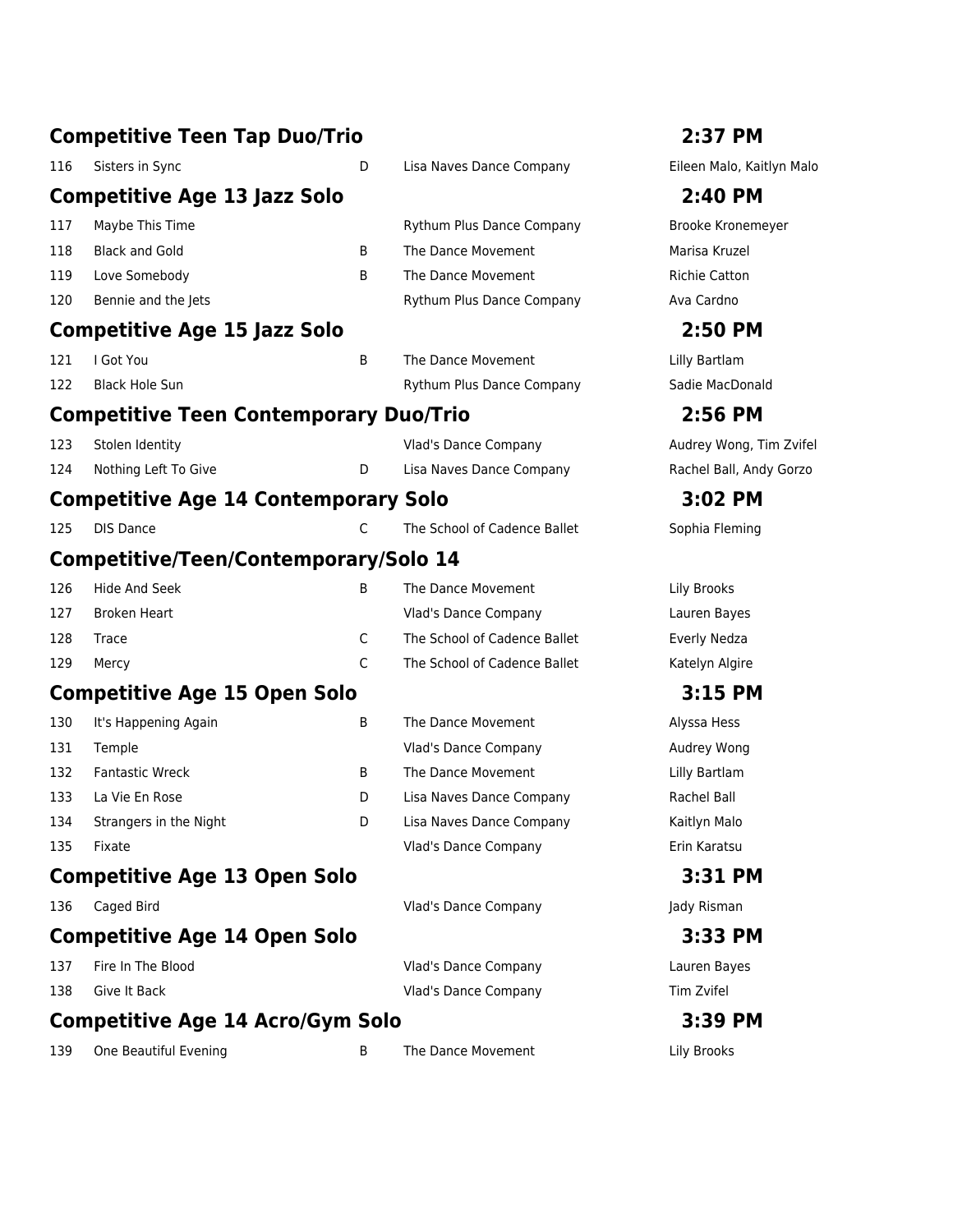# **Competitive Age 15 Acro/Gym Solo 3:42 PM** 140 Ne Me Quitte Pas **D** Lisa Naves Dance Company Andy Gorzo **Competitive Age 16 Acro/Gym Solo 3:44 PM** 141 I Have Nothing Rythum Plus Dance Company Kassidy Johnston 142 Ave Maria Rythum Plus Dance Company Mya Thorogood **Competitive Teen Contemporary Small Group 3:51 PM** 143 Club Dread Chromocouse Chromocouse Chromocouse Chromocouse Chromocouse Chromocouse Chromocouse Chromocous<br>The School of Cadence Ballet Chromocouse Chromocouse Chromocouse Chromocouse Chromocouse Chromocouse Chromocou **Competitive Age 15 Contemporary Solo 3:53 PM** 144 Secrets Vlad's Dance Company Siena Bildfell 145 Stem **C** The School of Cadence Ballet Sydney Parish 146 Hopelessly **Manual Audrey Wong Company Audrey Wong Strategies** Vlad's Dance Company **Audrey Wong Audrey Wong** 147 Don't Watch Me Cry **Durie Company** Duries Naves Dance Company Rachel Ball 148 Home With You **Duries Inc. A Company Company Assume With Malo** Duries Dance Company Company Kaitlyn Malo 149 New York **B** The Dance Movement Lilly Bartlam 150 Here. Vlad's Dance Company Erin Karatsu **Competitive Age 14 Contemporary Solo 4:12 PM** 151 Inside And Out Vlad's Dance Company Tim Zvifel **Competitive Age 15 Open Solo 4:14 PM** 152 Fix You **Rythum Plus Dance Company** Carter Creamer 153 New York State of Mind D Lisa Naves Dance Company Andy Gorzo **Competitive Age 13 Contemporary Solo 4:20 PM** 154 Ocean Of Darkness Vlad's Dance Company Jady Risman 155 Smother Sarah Colatosti Sarah Colatosti Nuad's Dance Company Sarah Colatosti Sarah Colatosti Sarah Colatosti 156 Bored **B** The Dance Movement Marisa Kruzel 157 It Used To Be Mine **Compared Compare Compare Compare School of Cadence Ballet** Bethany Wong 158 As Winter Comes Vlad's Dance Company Michelle Aizenshtadt 159 Living in the Past **D** Lisa Naves Dance Company **Eileen Malo** 160 Slow Up B The Dance Movement Richie Catton 161 Pure Imagination D Lisa Naves Dance Company Max Abonyi **Competitive Age 14 Pointe Solo 4:41 PM** 162 Pas D'Esclave Varation from Le Corsaire C The School of Cadence Ballet Sophia Fleming

**Competitive Senior Pointe Small Group 4:42 PM**

Everly Nedza, Lila Page

163 Les Sylphide **Vlad's Dance Company** Angel DiMartino Palladino, Kiara Fina, Erin Karatsu, Artem Tikhonenko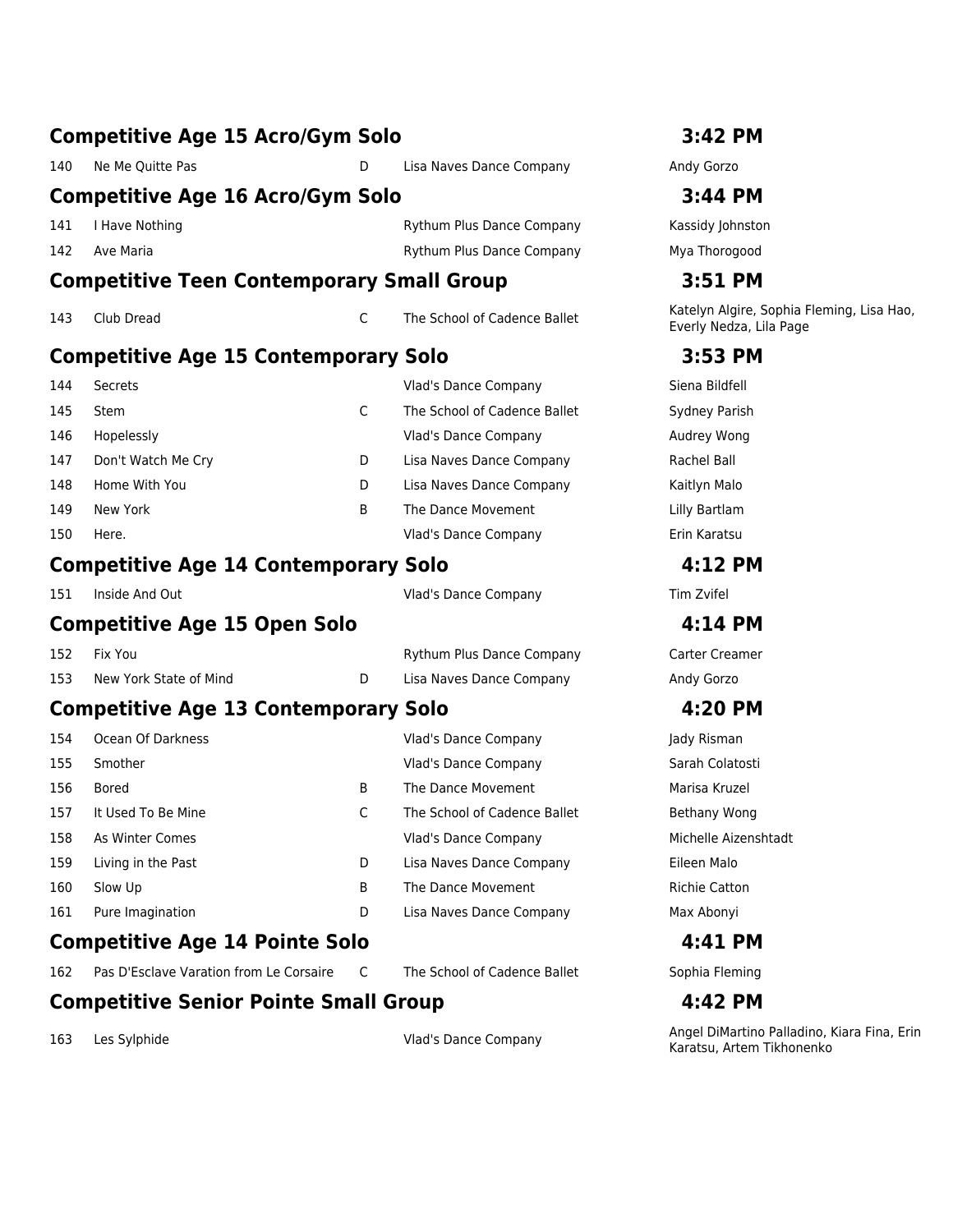|     | <b>Competitive Teen Ballet Small Group</b>            |   | 4:45 PM                      |                                                                                                                                                                                             |
|-----|-------------------------------------------------------|---|------------------------------|---------------------------------------------------------------------------------------------------------------------------------------------------------------------------------------------|
| 164 | Carmen                                                |   | Vlad's Dance Company         | Lauren Bayes, Jaya Campagna-Terrell,<br>Jady Risman, Audrey Wong, Tim Zvifel                                                                                                                |
|     | <b>Competitive Senior Ballet Duo/Trio</b>             |   |                              | 4:48 PM                                                                                                                                                                                     |
| 165 | Pas DeDeux from The Nutcracker                        | D | Lisa Naves Dance Company     | Rylea Awrey, Andy Gorzo                                                                                                                                                                     |
|     | <b>Competitive Teen Jazz Duo/Trio</b>                 |   |                              | 4:51 PM                                                                                                                                                                                     |
| 166 | American Woman                                        |   | Rythum Plus Dance Company    | Ava Cardno, Brooke Kronemeyer                                                                                                                                                               |
|     | <b>Competitive Age 13 Pointe Solo</b>                 |   |                              | 4:55 PM                                                                                                                                                                                     |
| 167 | Variation from Paquita                                | C | The School of Cadence Ballet | Bethany Wong                                                                                                                                                                                |
|     | <b>Competitive Age 14 Pointe Solo</b>                 |   |                              | 4:56 PM                                                                                                                                                                                     |
| 168 | Kitri Act III Variation from Don Ouixote              | C | The School of Cadence Ballet | Everly Nedza                                                                                                                                                                                |
| 169 | Variation from Walpurgisnacht                         | C | The School of Cadence Ballet | Sophia Fleming                                                                                                                                                                              |
|     | <b>Competitive Age 15 Pointe Solo</b>                 |   |                              | 5:00 PM                                                                                                                                                                                     |
| 170 | Liliac Fairy Variation from Sleeping<br><b>Beauty</b> | C | The School of Cadence Ballet | Sydney Parish                                                                                                                                                                               |
|     | <b>Competitive Senior Musical Theatre Duo/Trio</b>    |   |                              | 5:01 PM                                                                                                                                                                                     |
| 171 | Nothing In Common                                     |   | Vlad's Dance Company         | Artem Tikhonenko, Tim Zvifel                                                                                                                                                                |
|     | <b>Competitive Teen Lyrical Large Group</b>           |   |                              | 5:04 PM                                                                                                                                                                                     |
| 172 | Within Obstructed Reach                               |   | Vlad's Dance Company         | Lauren Bayes, Siena Bildfell, Jaya<br>Campagna-Terrell, Jenna Catanzaro,<br>Angel DiMartino Palladino, Kiara Fina, Erin<br>Karatsu, Jady Risman, Sierra White,<br>Audrey Wong, Kailey Ziehl |
|     | <b>Competitive Age 17 Pointe Solo</b>                 |   |                              | 5:07 PM                                                                                                                                                                                     |
| 173 | Variation from Le Corsaire                            | C | The School of Cadence Ballet | Anne-Sophie Marjeram                                                                                                                                                                        |
|     | <b>Competitive Age 16 Pointe Solo</b>                 |   |                              | 5:10 PM                                                                                                                                                                                     |
| 174 | Awakening of Flora Variation                          | C | The School of Cadence Ballet | Lisa Hao                                                                                                                                                                                    |
|     |                                                       |   |                              | $5:12$ PM                                                                                                                                                                                   |
|     | judges break                                          |   |                              |                                                                                                                                                                                             |
|     |                                                       |   |                              | Starting Back: 5:17 pm                                                                                                                                                                      |
|     | <b>Competitive Age 17 Contemporary Pointe Solo</b>    |   |                              | 5:17 PM                                                                                                                                                                                     |
| 175 | Ava                                                   | C | The School of Cadence Ballet | Anne-Sophie Marjeram                                                                                                                                                                        |
|     | <b>Competitive Age 13 Pointe Solo</b>                 |   |                              | 5:20 PM                                                                                                                                                                                     |
| 176 | Nikiya Variation from La Bayadere                     | C | The School of Cadence Ballet | Bethany Wong                                                                                                                                                                                |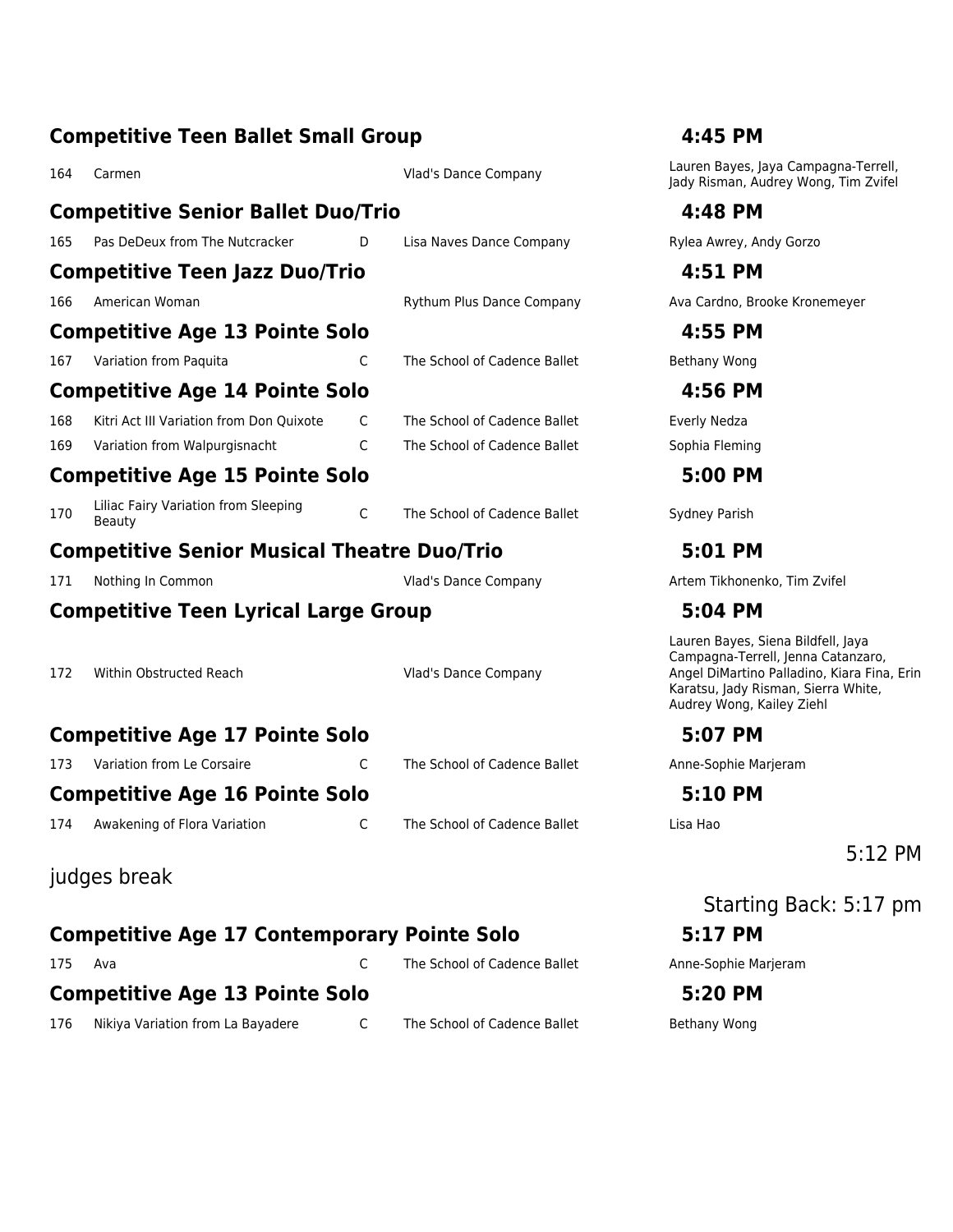### **Competitive Senior Contemporary Large Group 5:23 PM**

177 Ego Vlad's Dance Company

# **Competitive Age 14 Contemporary Pointe Solo 5:26 PM**

178 Tabula Rasa **C** The School of Cadence Ballet Sophia Fleming

# **Competitive Age 16 Pointe Solo 5:28 PM**

**Competitive Senior Contemporary Duo/Trio 5:32 PM**

180 Can't Live Without **D** Lisa Naves Dance Company **Rylea Awrey, Andy Gorzo** 

**Competitive Age 16 Pointe Solo 5:35 PM**

181 Shade Variation from La Bayadere Chine School of Cadence Ballet Clisa Hao

### **Competitive Age 17 Pointe Solo 5:36 PM**

| 182 | Awakening of Flora     | The School of Cadence Ballet | Anne-Sophie M  |
|-----|------------------------|------------------------------|----------------|
| 183 | Variation from Paguita | The School of Cadence Ballet | Kadence D'Hae  |
| 184 | Somewhere in Time      | Lisa Naves Dance Company     | Miranda Weiler |

# **Competitive Senior Hip Hop Small Group 5:43 PM**

185 Wild Side Vlad's Dance Company

# Judge's Dinner Break

# **Competitive Senior Lyrical Duo/Trio 6:16 PM**

### **Competitive Age 13 Lyrical Solo 6:19 PM**

187 Dance With Somebody **State Communist Communist Communist Communist Communist Communist Communist Communist Communist Communist Communist Communist Communist Communist Communist Communist Communist Communist Communist C** 188 Dreamer **Manual Exercise Systems** Rythum Plus Dance Company **Brooke Kronemeyer** 189 This Year's Love **B** The Dance Movement **Richie Catton** 190 No One Knows Who I Am And Company Rythum Plus Dance Company Ava Cardno

# **Competitive Age 15 Lyrical Solo 6:30 PM**

191 This Woman's Work D Lisa Naves Dance Company Rachel Ball 192 Chasing Cars D Lisa Naves Dance Company Andy Gorzo

- 
- 

| 191 | This Woman's Work | Lisa Naves Dance Company  | Rachel Ball     |
|-----|-------------------|---------------------------|-----------------|
| 192 | Chasing Cars      | Lisa Naves Dance Company  | Andy Gorzo      |
| 193 | All I Ask         | Rythum Plus Dance Company | Sadie MacDonald |

Michelle Aizenshtadt, Lauren Bayes, Siena Bildfell, Jaya Campagna-Terrell, Jenna Catanzaro, Sarah Colatosti, Angel DiMartino Palladino, Kiara Fina, Erin Karatsu, Jady Risman, Artem Tikhonenko, Sierra White, Audrey Wong, Kailey Ziehl, Tim Zvifel

179 The Prayer **No. 2018** The Prayer Rythum Plus Dance Company **Kassidy Johnston** 

Anne-Sophie Marjeram Kadence D'Haene

Lauren Bayes, Siena Bildfell, Jenna Catanzaro, Angel DiMartino Palladino, Kiara Fina, Erin Karatsu, Artem Tikhonenko

5:46 PM

# Starting Back: 6:16 pm

186 Shallow Vlad's Dance Company Kiara Fina, Artem Tikhonenko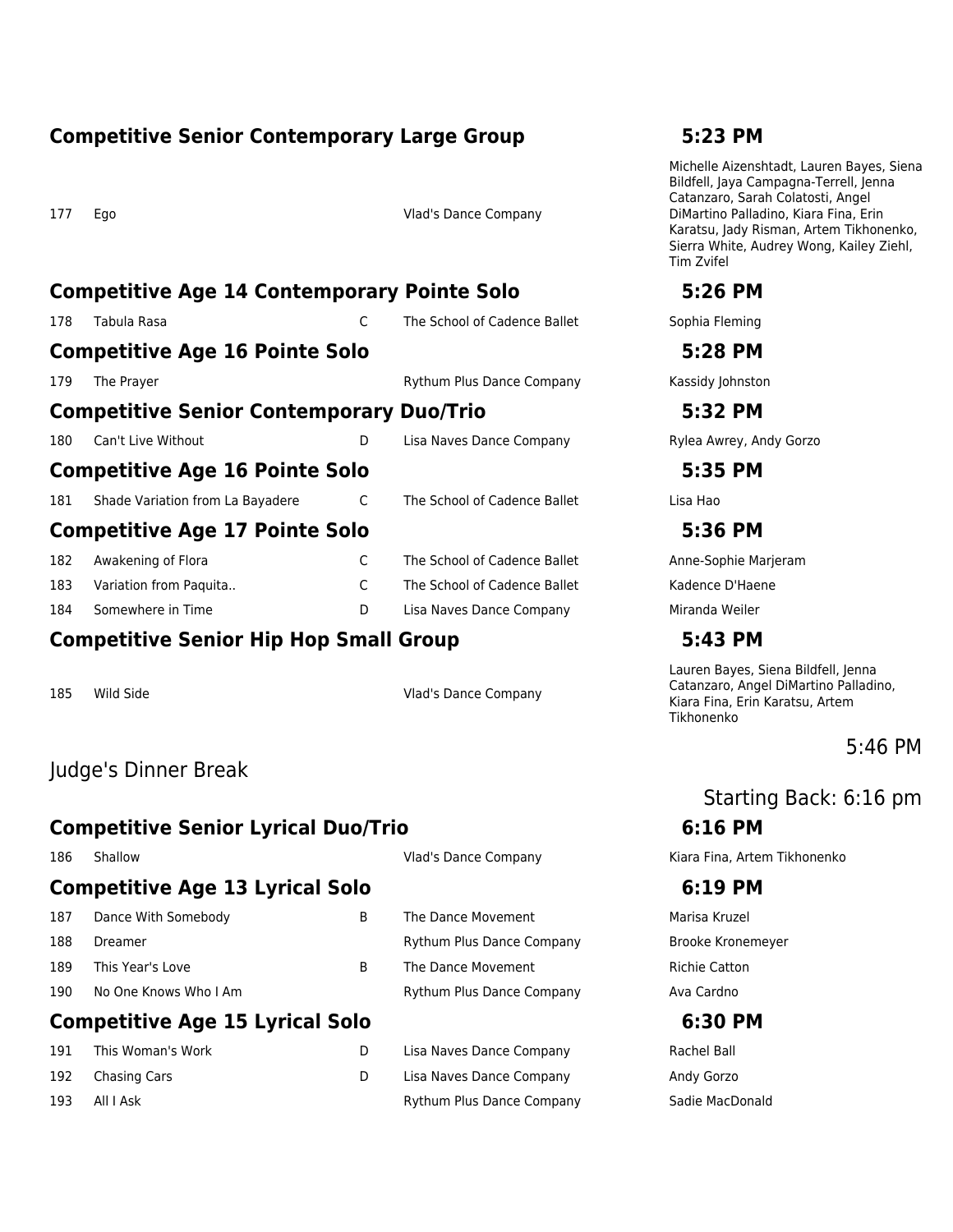### **Competitive Age 16 Lyrical Solo 6:38 PM**

- 
- 
- 194 The Sounds C The School of Cadence Ballet Veronica Brown 195 Not Myself Vlad's Dance Company Jenna Catanzaro

### **Competitive Age 16 Contemporary Solo 6:43 PM**

| 196 | Erased                  | The School of Cadence Ballet     | Lisa Hao     |
|-----|-------------------------|----------------------------------|--------------|
| 197 | From Dusted Days        | Vlad's Dance Company             | Kailey Ziehl |
| 198 | Goodbye With Words      | Vlad's Dance Company             | Sierra White |
| 199 | Breathe, Cough, Drive   | <b>Vlad's Dance Company</b>      | Angel DiMar  |
| 200 | Get It Together         | <b>Rythum Plus Dance Company</b> | Mya Thorogo  |
| 201 | Something under my Skin | Rythum Plus Dance Company        | Kassidy John |
| 202 | To Be Lost              | The School of Cadence Ballet     | Veronica Bro |

# **Competitive Age 17 Contemporary Solo 7:02 PM**

| 203 | I've Been Here Before |   | The School of Cadence Ballet |
|-----|-----------------------|---|------------------------------|
| 204 | Things We Never Found | D | Lisa Naves Dance Company     |
| 205 | Slug                  |   | The School of Cadence Ballet |
| 206 | Ghost                 |   | The School of Cadence Ballet |
| 207 | Moonlight Sonata      | B | The Dance Movement           |
| 208 | Alright               | D | Lisa Naves Dance Company     |
| 209 | Unlearn Ourselves     | D | Lisa Naves Dance Company     |

# **Competitive Age 18 Contemporary Solo 7:18 PM**

210 Wait **Manual Rythum Plus Dance Company** Brigitte Turnbull **Competitive Age 17 Contemporary Solo 7:21 PM** 211 Heartbreak D Lisa Naves Dance Company Grace Abonyi **Competitive Age 17 Lyrical Solo 7:24 PM** 212 For You **D** Lisa Naves Dance Company Rylea Awrey **Competitive Age 16 Tap Solo 7:27 PM** 213 Let It Be **Rythum Plus Dance Company** Kassidy Johnston Kassidy Johnston **Competitive Age 15 Tap Solo 7:30 PM** 214 One Dance **D** Lisa Naves Dance Company **Company** Kaitlyn Malo 215 Dreams Vlad's Dance Company Siena Bildfell 216 Bills **B The Dance Movement** Alyssa Hess **Competitive Age 13 Tap Solo 7:38 PM**

217 You & I **Rythum Plus Dance Company** Brooke Kronemeyer 218 Make 'em Laugh D Lisa Naves Dance Company Max Abonyi 219 Gotta Get Through This **Rythum Plus Dance Company** Ava Cardno 220 The Beat Goes On D Lisa Naves Dance Company Eileen Malo

Angel DiMartino Palladino Mya Thorogood Kassidy Johnston Veronica Brown

Kadence D'Haene Grace Abonyi Anne-Sophie Marjeram Denise Igama Lauren Butters Jessica Kennedy Miranda Weiler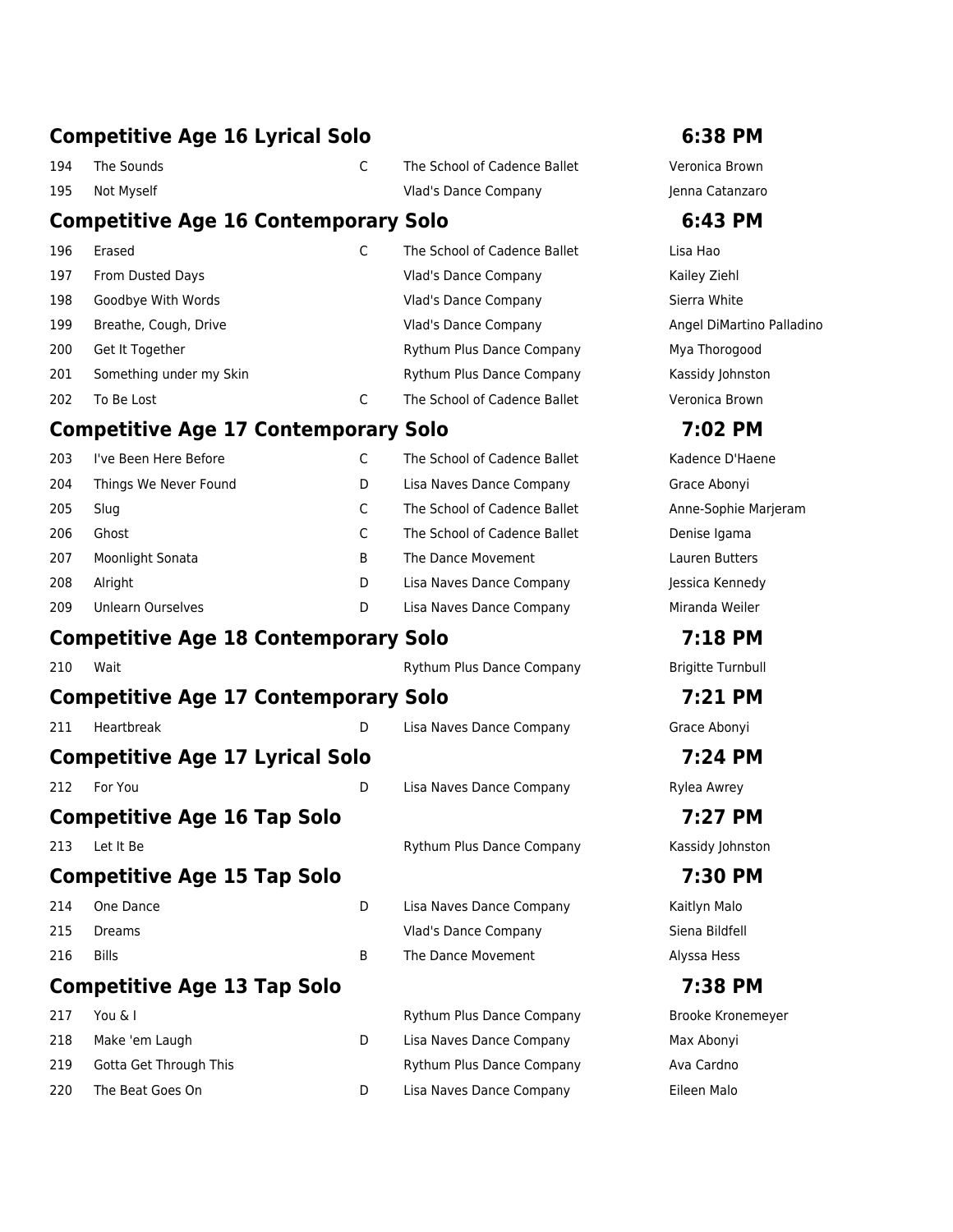### **Competitive Teen Hip Hop Small Group 7:48 PM**

221 Family Ties **Vlad's Dance Company** 

### **Competitive Age 17 Lyrical Solo 7:51 PM**

| 223 Everywhere I Go |  | Lisa Naves Dan |
|---------------------|--|----------------|
| 222 Both Sides      |  | The Dance Mov  |

### **Competitive Age 16 Lyrical Solo 7:56 PM**

- 224 Love Is Like A Shadow **Vlad's Dance Company Angel DiMartino Palladino** Palladino
- 225 I'll Never Love Again **Rythum Plus Dance Company** Kassidy Johnston
- 226 I Will Always Love You **Reading the State Additional Rythum Plus Dance Company** Mya Thorogood

### **Competitive Age 18 Lyrical Solo 8:05 PM**

227 Open Arms **Rythum Plus Dance Company** Brigitte Turnbull

# **Competitive Age 17 Tap Solo 8:08 PM**

- **Competitive Teen Contemporary Large Group 8:10 PM**
- 

229 Pale Blue Dot C The School of Cadence Ballet

# **Competitive Senior Contemporary Duo/Trio 8:14 PM**

# **Competitive Senior Jazz Small Group 8:17 PM**

231 Me And My Shadow **Vlad's Dance Company** 

### **Competitive Age 17 Jazz Solo 8:20 PM**

- 232 The Girl From Ipanema **D** Lisa Naves Dance Company Rylea Awrey 233 Feelin' Good D Lisa Naves Dance Company Miranda Weiler
- 234 Going Down **B** The Dance Movement Lauren Butters

### **Competitive Age 16 Open Solo 8:27 PM**

- 
- 
- 

235 Solo Vlad's Dance Company Sierra White 236 Widow Vlad's Dance Company Kailey Ziehl

237 Love on The Brain **Rythum Plus Dance Company** Mya Thorogood

# **Competitive Age 16 Contemporary Solo 8:36 PM**

238 Is Something Out Of Place **Vlad's Dance Company Server Server Server** Jenna Catanzaro

Michelle Aizenshtadt, Jaya Campagna-Terrell, Jady Risman, Sierra White, Audrey Wong, Kailey Ziehl, Tim Zvifel

zement External Lauren Butters Ice Company Grace Abonyi

228 River Flows Within You **D** Lisa Naves Dance Company **Jessica Kennedy** 

Katelyn Algire, Sophia Fleming, Lisa Hao, Anne-Sophie Marjeram, Everly Nedza, Lila Page, Sydney Parish, Ariana Sarmiento, Natalie Simmons, Rhianna Simons, Bethany Wong

230 genDare me C The School of Cadence Ballet School of Cadence Ballet Veronica Brown, Denise Igama

Lauren Bayes, Jenna Catanzaro, Angel DiMartino Palladino, Kiara Fina, Artem Tikhonenko